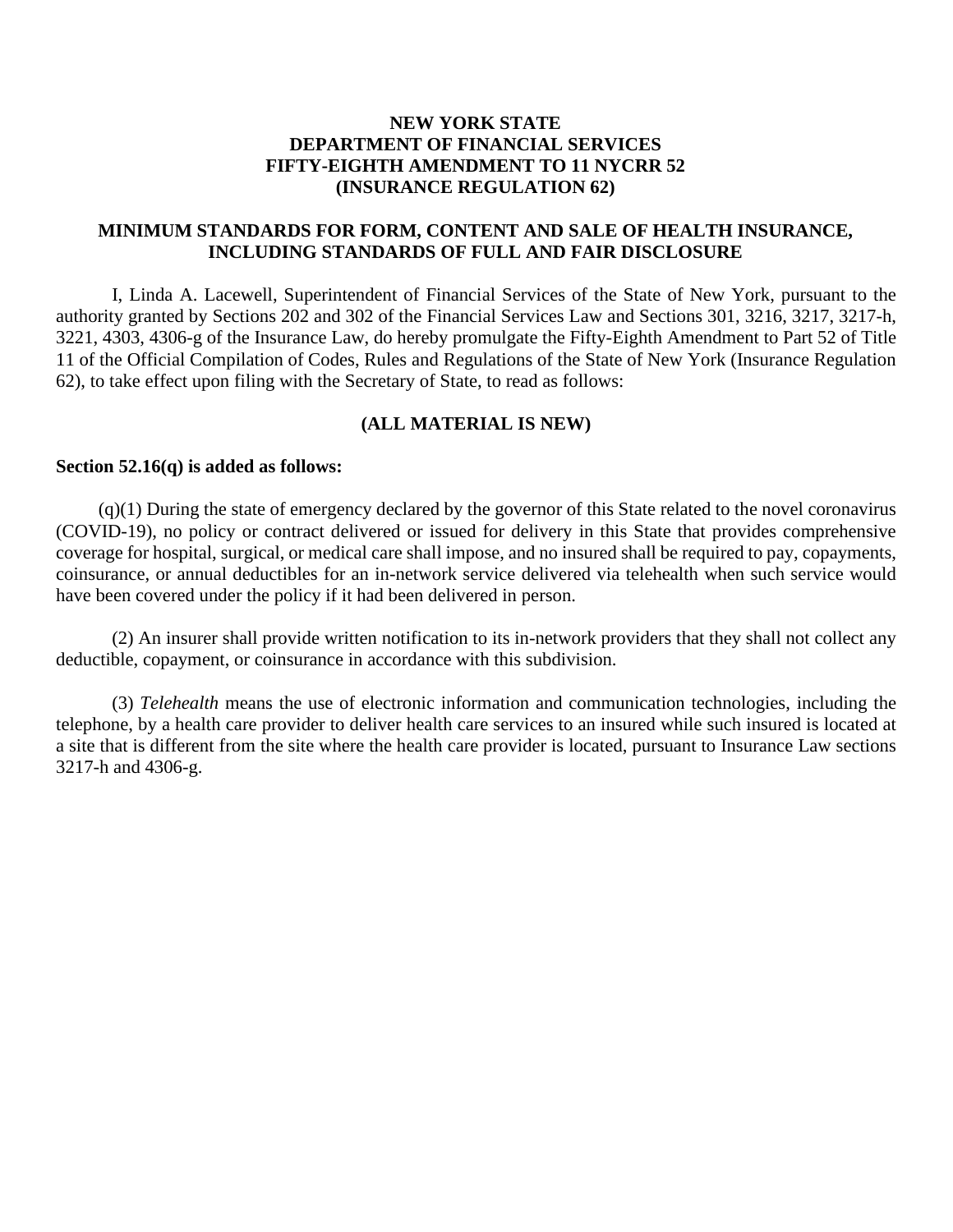

**Superintendent** 

# **CERTIFICATION**

I, Linda A. Lacewell, Superintendent of Financial Services, do hereby certify that the foregoing is the Fifty-Eighth Amendment to Part 52 of Title 11 of the Official Compilation of Codes, Rules and Regulations of the State of New York (Insurance Regulation 62), entitled "Minimum Standards for Form, Content and Sale of Health Insurance, Including Standards of Full and Fair Disclosure," signed by me on March 16, 2020, pursuant to the authority granted by Sections 202 and 302 of the Financial Services Law and Sections 301, 3216, 3217, 3217-h, 3221, 4303, and 4306-g of the Insurance Law, to take effect upon filing of the Notice of Emergency Adoption with the Secretary of State.

Pursuant to Section 202(6) of the State Administrative Procedure Act, the Fifty-Eighth Amendment to 11 NYCRR 52 (Insurance Regulation 62) is being promulgated as an emergency measure. A statement of the specific reasons for the finding of the need for emergency action is attached.

Inda a Lacusel

Linda A. Lacewell Superintendent of Financial Services

Date: March 16, 2020

Governor